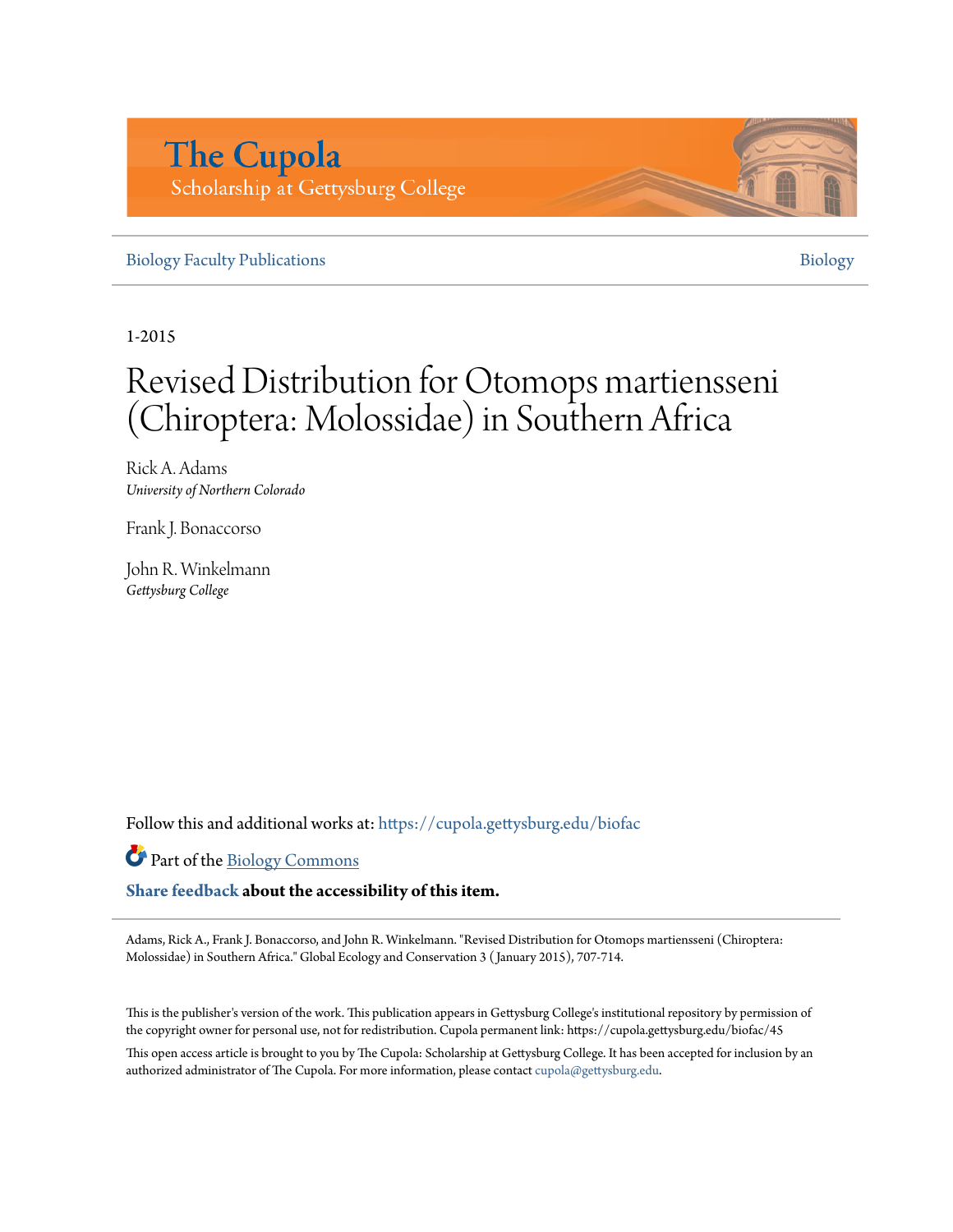## Revised Distribution for Otomops martiensseni (Chiroptera: Molossidae) in Southern Africa

#### **Abstract**

We provide new data on the distributional range and abundance of the giant mastiff bat,*Otomops martiensseni* for which information on distribution and ecology are sorely needed. Because this species can forage at high altitudes, it is difficult to capture and most observations have been from caves and buildings. With the advent of new sonar gathering devices and analysis software, recording of echolocation calls can give unprecedented information on evasive bat species. Previous records from South Africa were restricted to the Durban area where several colonies in buildings were documented. No published records were available for Botswana. Our data expand the range of *O. martiensseni* in South Africa about 870km northward. However, this species' relative occurrence continues to be rare, composing <0.74% of all our recorded call sequences across the region. We provide the first evidence of *O. martiensseni* in Kruger National Park (KNP) and Mapungubwe National Park (MNP) in South Africa and from Molema Bush Camp in the Tuli Block of Botswana. Of the 13,449 call sequences analyzed in our study, 91 were determined to be from *O. martiensseni* and of these, 84 occurred in KNP. Our data show that *O. martiensseni* is more widely distributed in eastern South Africa than previously thought; however, this species is rare throughout the region and thus faces an uncertain future.

#### **Keywords**

Chiroptera, Molossidae, Otomops martiensseni, South Africa, Botswana, Mastiff bat

**Disciplines**

Biology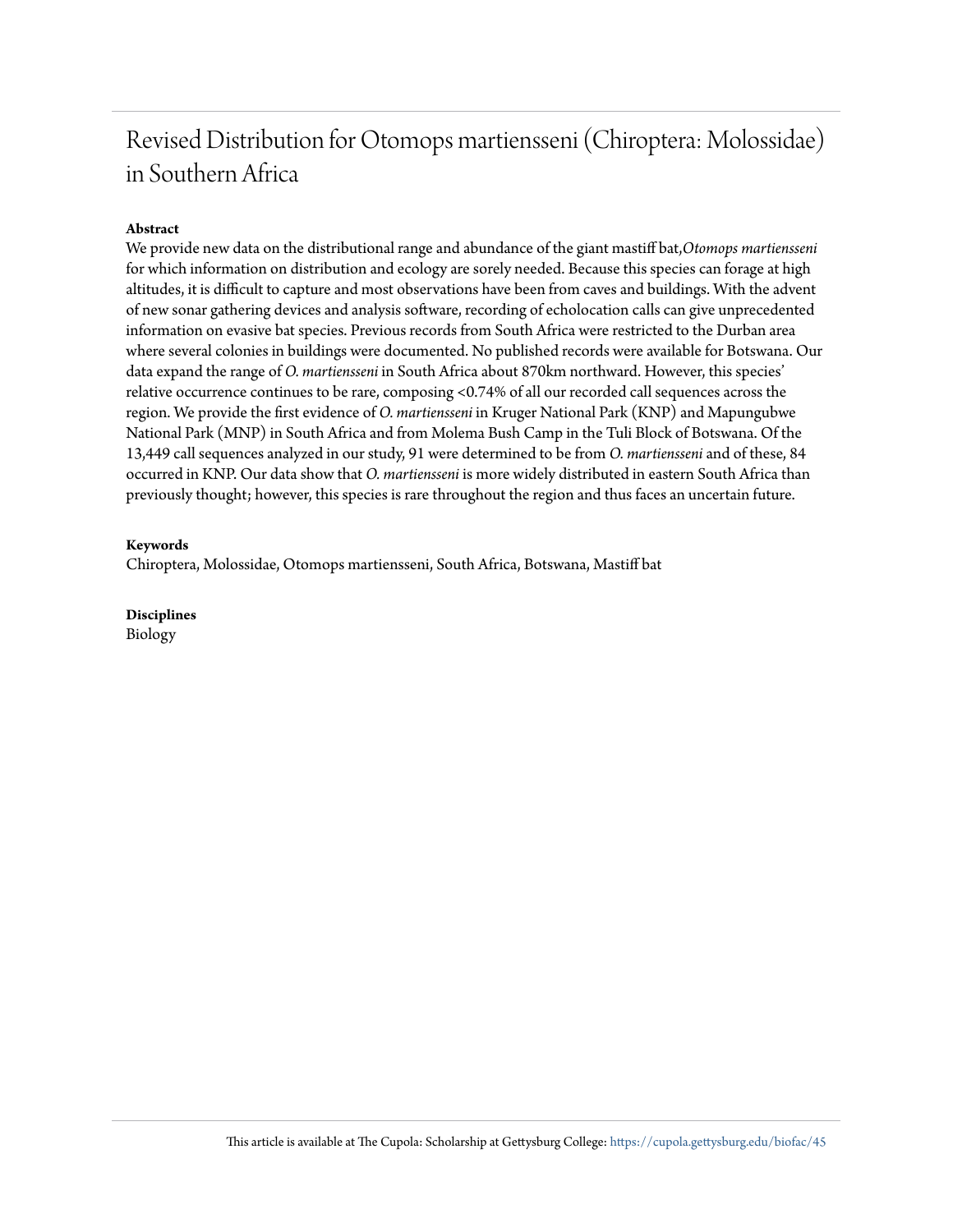Contents lists available at [ScienceDirect](http://www.elsevier.com/locate/gecco)

Global Ecology and Conservation

journal homepage: [www.elsevier.com/locate/gecco](http://www.elsevier.com/locate/gecco)

Original research article

### Revised distribution for *Otomops martiensseni* (Chiroptera: Molossidae) in southern Africa

# CrossMark

### Rick A. Adams <sup>[a,](#page-2-0)</sup>\*, Frank J. Bonaccorso <sup>[b](#page-2-2)</sup>, John R. Winkelmann <sup>[c](#page-2-3)</sup>

<span id="page-2-0"></span>a *School of Biological Sciences, University of Northern Colorado, Greeley, CO 80639, USA*

<span id="page-2-2"></span><sup>b</sup> *Kilauea Field Station, P. O. Box 417, Volcano, HI 96785, USA*

<span id="page-2-3"></span><sup>c</sup> *Department of Biology, Gettysburg College, Gettysburg, PA 17325, USA*

#### a r t i c l e i n f o

*Article history:* Received 18 February 2015 Received in revised form 16 March 2015 Accepted 16 March 2015 Available online 20 March 2015

*Keywords:* Chiroptera Molossidae *Otomops martiensseni* South Africa Botswana Mastiff bat

#### A B S T R A C T

We provide new data on the distributional range and abundance of the giant mastiff bat, *Otomops martiensseni* for which information on distribution and ecology are sorely needed. Because this species can forage at high altitudes, it is difficult to capture and most observations have been from caves and buildings. With the advent of new sonar gathering devices and analysis software, recording of echolocation calls can give unprecedented information on evasive bat species. Previous records from South Africa were restricted to the Durban area where several colonies in buildings were documented. No published records were available for Botswana. Our data expand the range of *O. martiensseni*in South Africa about 870km northward. However, this species' relative occurrence continues to be rare, composing <0.74% of all our recorded call sequences across the region. We provide the first evidence of *O. martiensseni* in Kruger National Park (KNP) and Mapungubwe National Park (MNP) in South Africa and from Molema Bush Camp in the Tuli Block of Botswana. Of the 13,449 call sequences analyzed in our study, 91 were determined to be from *O. martiensseni* and of these, 84 occurred in KNP. Our data show that *O. martiensseni* is more widely distributed in eastern South Africa than previously thought; however, this species is rare throughout the region and thus faces an uncertain future.

© 2015 The Authors. Published by Elsevier B.V. This is an open access article under the CC BY-NC-ND license [\(http://creativecommons.org/licenses/by-nc-nd/4.0/\)](http://creativecommons.org/licenses/by-nc-nd/4.0/).

#### **1. Introduction**

The giant mastiff bat (*Otomops martiensseni*) is an IUCN listed species for which ecological and distributional data are deficient. This species has been reported throughout sub-Saharan Africa with a noncontiguous distribution from Burkina Faso, eastward through Nigeria, Chad, Central African Republic, South Sudan, Ethiopia, Uganda, Kenya, Tanzania, Zambia, Angola, Zimbabwe and north-western Mozambique. In addition, a small population exists in buildings in the Durban area of South Africa [\(Fenton](#page-9-0) [et al.,](#page-9-0) [2004;](#page-9-0) [Monadjem](#page-9-1) [et al.,](#page-9-1) [2010\)](#page-9-1). Because of its patchy occurrence and the fact that major colonies have declined severely [\(Hutson](#page-9-2) [et al.,](#page-9-3) [2001\)](#page-9-2), the giant mastiff bat is listed as near-threatened [\(Mickleburge](#page-9-3) et al., [2004;](#page-9-3) [Monadjem](#page-9-1) [et al.,](#page-9-1) [2010\)](#page-9-1). Most data suggest that *O. martiensseni* is relatively rare within its distribution, but is found locally abundant in the KwaZulu Natal Province of South Africa [\(Fenton](#page-9-4) [et al.,](#page-9-4) [2002\)](#page-9-4).

In the early 20th century, [Chubb](#page-9-5) [\(1917\)](#page-9-5) described colonies of bats roosting in buildings in Durban, South Africa as the species *O. icarus*. Although, this taxonomic designation is not widely recognized [\(Meester](#page-9-6) [et al.,](#page-9-6) [1986;](#page-9-6) [Koopman,](#page-9-7) [1993;](#page-9-7) [Bronner](#page-9-8) [et al.,](#page-9-8) [2003;](#page-9-8) [Simmons,](#page-9-9) [2005\)](#page-9-9), genetic comparisons among populations of *O. martiensseni* lacks parsimony because

∗ Corresponding author.

<span id="page-2-1"></span>*E-mail address:* [rick.adams@unco.edu](mailto:rick.adams@unco.edu) (R.A. Adams).

<http://dx.doi.org/10.1016/j.gecco.2015.03.006>







<sup>2351-9894/</sup>© 2015 The Authors. Published by Elsevier B.V. This is an open access article under the CC BY-NC-ND license [\(http://creativecommons.org/](http://creativecommons.org/licenses/by-nc-nd/4.0/) [licenses/by-nc-nd/4.0/\)](http://creativecommons.org/licenses/by-nc-nd/4.0/).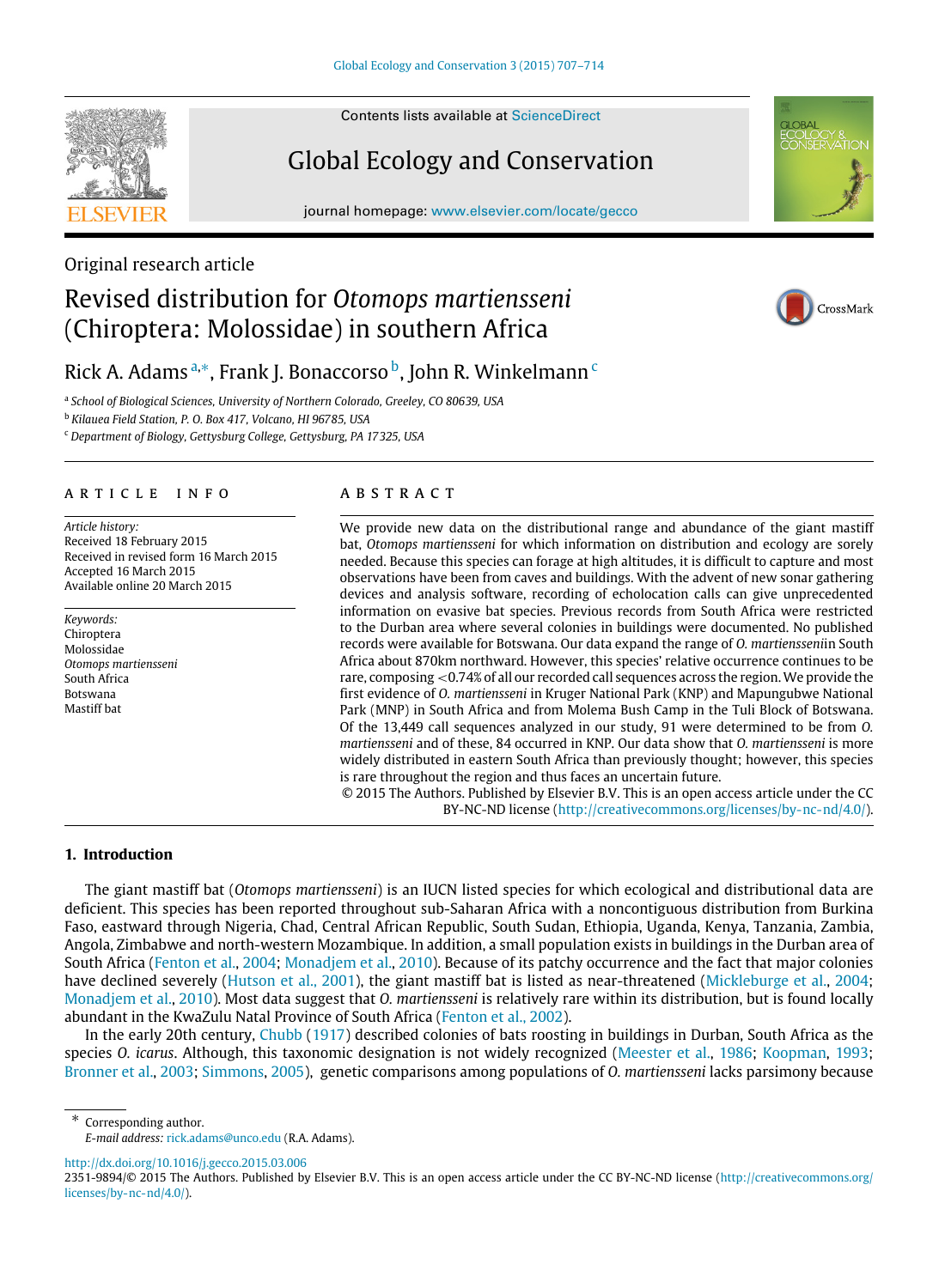east Africa populations show cytochrome b and D-loop mitochondrial sequences distinct from those in Durban, whereas nuclear markers showed high genetic similarities between populations in Kenya and South Africa [\(Lamb](#page-9-10) [et al.,](#page-9-10) [2006,](#page-9-10) [2008\)](#page-9-10). Other than the Durban records, the southernmost record of *O. martiensseni* was in southwestern Zimbabwe where a single individual was captured in 1978 [\(Fenton](#page-9-11) [and](#page-9-11) [Bell,](#page-9-11) [1981\)](#page-9-11).

Throughout most of its range, *O. martiensseni* roosts in hollow trees [\(Decher](#page-9-12) [et al.,](#page-9-12) [1997\)](#page-9-12) and caves [\(Mutere,](#page-9-13) [1973;](#page-9-13) [Kock](#page-9-14) [et al.,](#page-9-14) [2005\)](#page-9-14) where they occured in colonies of hundreds to tens of thousands of individuals [\(Kock](#page-9-14) [et al.,](#page-9-14) [2005\)](#page-9-14). However, the colonies using buildings in Durban consisted of 30 or fewer individuals [\(Fenton](#page-9-4) [et al.,](#page-9-4) [2002\)](#page-9-4).

The diet of *O. martiensseni* in Ethiopia consisted of 56% Lepidoptera (moths), 14% Isoptera, 10% Coleoptera, 8% Orthoptera with a remaining composition of Hemiptera, Neuroptera, Hymenoptera, and Diptera [\(Rydell](#page-9-15) [and](#page-9-15) [Yalden,](#page-9-15) [1997\)](#page-9-15). Foraging has been noted to occur at altitudes exceeding 600 m above ground level [\(Fenton](#page-9-16) [and](#page-9-16) [Griffin,](#page-9-16) [1997\)](#page-9-16), making this species very difficult to catch in nets, but individuals do fly within the range of ground-based sonar detectors. In addition, *O. martiensseni* performs unique flight maneuvers involving sequences of slide-slips that alternate to the left and right when making steep descents into caves [\(Norberg](#page-9-17) [and](#page-9-17) [Rayner,](#page-9-17) [1987\)](#page-9-17).

With the improvement of sonar gathering devices and analysis software, the ability to document the distributional ranges of bat species has greatly advanced, especially for difficult to capture species [\(Fenton](#page-9-4) [et al.,](#page-9-4) [2002\)](#page-9-4). We hypothesized that *O. martiensseni* is more widely distributed throughout sub-Saharan Africa than is currently known from the limited observations at roost sites. In addition, we predict that through the use of sonar capture, we will find *O. martiensseni* to be more locally abundant than previously thought.

#### **2. Methods and materials**

We deployed one or two Pettersson D240x bat detectors (Pettersson Elektronik, Uppsala, Sweden) positioned on tripods or hand-held, 1 m above the ground and angled 45° to the horizontal for two hours past the time of published sunset. On some occasions, when recording within the safety of research or tourists camps, we were able to deploy detectors unattended throughout the night (sunset to dawn). Also, on certain nights we sampled from 1 to 3 h after sunset while driving and pausing along road transects in order to briefly sample larger numbers of localities. Real-time sonar call sequences were recorded onto a PC laptop or onto a Samson H2 Zoom digital recorder (Samson Technologies, Hauppauge, New York, USA) from the D240x detectors and analyzed for call parameters using Sonobat 3.1 (SonoBat Inc., Arcata, Oregon, USA). SonoBat 3.1 uses FFT with 2048 frequency bins, Hanning window, and a 0.025 msec time interval (high precision) to calculate frequency data. To identify call sequences of *O. martiensseni*, we compared call duration, high frequency, and low frequency with published data from [Fenton](#page-9-0) [et al.](#page-9-0) [\(2004\)](#page-9-0). We also calculated band-width and Fc (characteristic call frequency determined by finding the point in the final 40% of the call having the lowest slope or exhibiting the end of the main trend of the body of the call).

#### **3. Results**

#### *3.1. Survey sites*

We surveyed for *O. martiensseni* across 32 sites in KNP in both the dry (May and June, 2008 and 2009) and wet seasons (December, January or February 2010 and 2011). We also surveyed along the Limpopo River at two sites in MNP, South Africa and at the MBC in Botswana during the wet season in December 2011.

#### *3.2. Vocalizations*

The sonar calls of *O. martiensseni* consist of a frequency modulated sweep beginning and ending at relatively low frequencies audible to the human ear, with a narrow band width and long duration [\(Fig. 1\)](#page-4-0), unique among African echolocating bats [\(Fenton](#page-9-0) [et al.,](#page-9-0) [2004\)](#page-9-0). Some sonar calls gathered from KNP, MNP and MBC matched the call structure published for *O. martiensseni* [\(Fenton](#page-9-0) [et al.,](#page-9-0) [2004\)](#page-9-0).

A total of 13,449 analyzable call sequences were recorded throughout our study. Of these, 91 were distinguished to be those of *O. martiensseni*. Means and standard deviations as well as maximum and minimum values for five call structure variables are provided in [Table 1](#page-4-1) and call data for all 91 call sequences are presented in [Appendix.](#page-8-0)

#### *3.3. Relative abundance and new localities*

In KNP we surveyed 32 sites [\(Table 2\)](#page-5-0) and recorded 11,655 sequences of which 86 (0.74%) were confirmed as *O. martiensseni* from 11 of the 32 sites. In MNP, we recorded 1284 sequences of which two (0.16%) were from *O. martiensseni* and for MBC, 510 sequences led to three calls (0.59%) distinguished as *O. martiensseni*. Thus, calls recorded of this species foraging in any of our survey areas were rare. In MNP, we were restricted to collecting data from the private tourist camp where we censused at two sites. At our camp, we were able to keep the detector running all night and we captured two sonar passes by *O. martiensseni*. We also sampled for sonar calls near a swimming pool about 0.5 km from our camp. Although bat activity was high, no sonar sequences were recorded from *O. martiensseni* [\(Table 2\)](#page-5-0).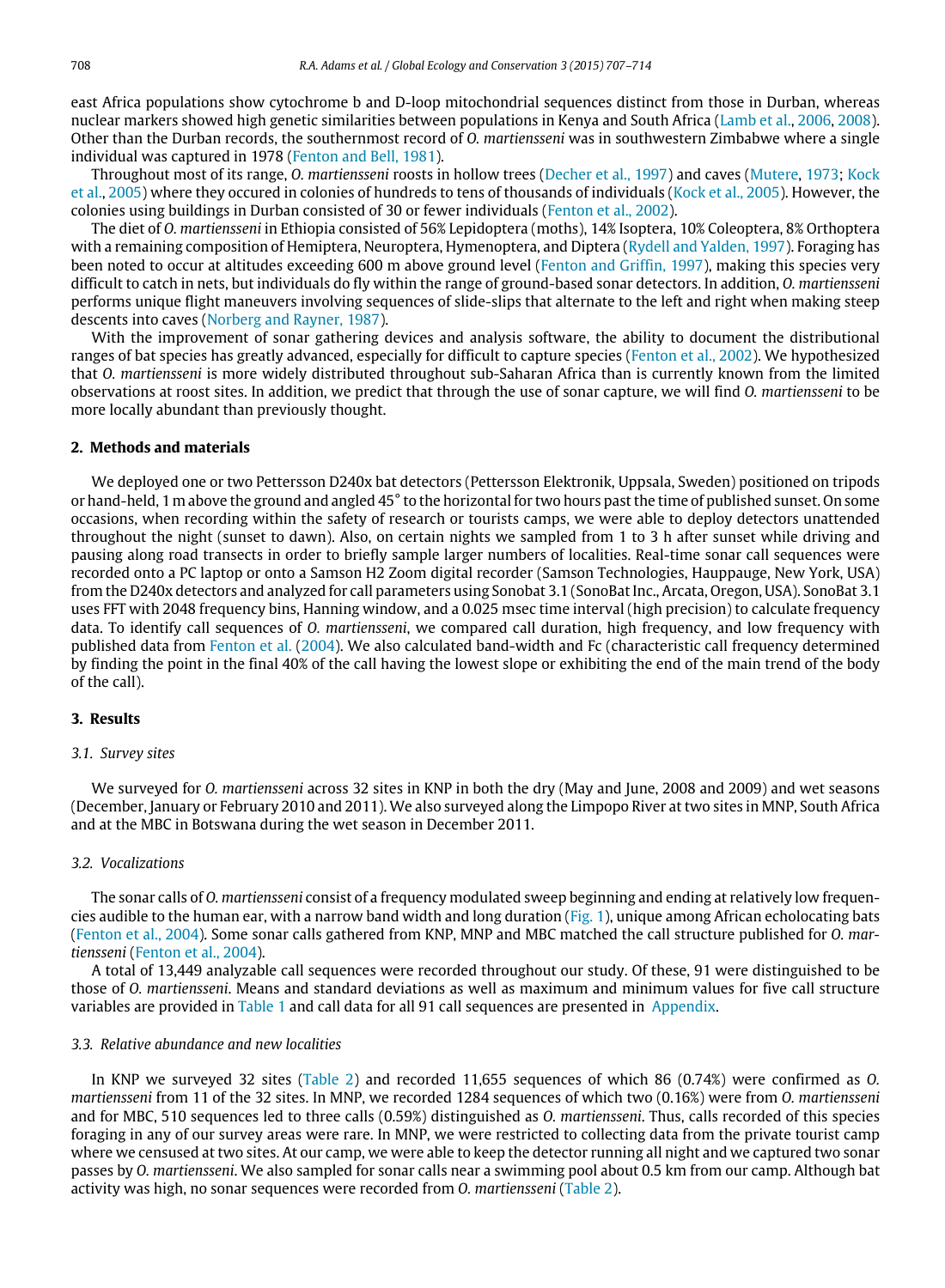<span id="page-4-0"></span>

**Fig. 1.** Sonograms of calls recorded from *O. martiensseni* in (A) near Shingwedzi in northern Kruger National Park (KNP) and (B) Leokwe Camp, Mapungubwe National Park (MNP), South Africa, and (C) Molema Bush Camp (MBC) in Botswana located about 30 km west of MNP adjacent to the Limpopo River (see [Table 1](#page-4-1) for GPS units of all sites).

#### <span id="page-4-1"></span>**Table 1**

Mean values, standard deviations, and maximum and minimum values for 91 calls of *O. martiensseni* recorded during the study. Fc = characteristic call frequency (see methods for definition), SD = standard deviation, ms = milliseconds, kHz = kilohertz. SonoBat 3.1 uses FFT with 2048 frequency bins, Hanning window, and a 0.025 ms time interval (high precision) to calculate frequency data. Also provided are means and standard deviations of call structure variables provided by [Fenton](#page-9-0) [et al.](#page-9-0) [\(2004\)](#page-9-0) for *O. martiensseni* calls recorded in Durban, South Africa.

|                      | Mean value (SD) | Maximum value | Minimum value | Mean (SD) from Fenton et al. (2004) |
|----------------------|-----------------|---------------|---------------|-------------------------------------|
| Duration (ms)        | 21.18(3.61)     | 27.81         | 11.79         | 22(3.96)                            |
| Fc(kHz)              | 11.70(0.71)     | 13.54         | 10.51         | <b>NA</b>                           |
| High frequency (kHz) | 13.19 (1.08)    | 15.67         | 11.01         | 14.7 (1.68)                         |
| Low frequency (kHz)  | 10.82(0.65)     | 12.23         | 9.11          | 8.9(0.91)                           |
| Band width (kHz)     | 2.40(0.90)      | 5.64          | 0.65          | NA                                  |
| Maximum power (kHz)  | 12.41(0.90)     | 14.55         | 10.76         | 9.9(1.11)                           |

#### *3.4. Mapping new distributional records*

The 86 call sequences recorded in KNP were distributed mostly in the Skukuza and Shingwedzi areas [\(Fig. 2\(](#page-6-0)A)). However, these areas were also where most of our survey efforts took place (Shingwedzi,  $n = 38$  nights; Skukuza,  $n = 17$  nights). No recording of *O. martiensseni* were gathered near Orpen or Punda Maria that we sampled for two nights each in December of 2011. The MNP and MBC, both adjacent to the Limpopo River, but separated by about 30 km east to west, were sampled for two nights each in December 2011 with a total of five *O. martiensseni* calls recorded [\(Fig. 2\(](#page-6-0)B)).

#### *3.5. Seasonality*

We detected *O. martiensseni* in KNP in both the dry and wet seasons. However, of 1740 call sequences gathered in December, January or February, only three (0.17%) were from *O. martiensseni,* whereas, of the 9915 sonar calls gathered in May and June, 92 were from *O. martiensseni* (0.93%), indicating that this species may be more prevalent in KNP during the dry season. Because we only sampled MNP and the MBC in December, we do not know if *O. martiensseni* is present at these sites during the dry season.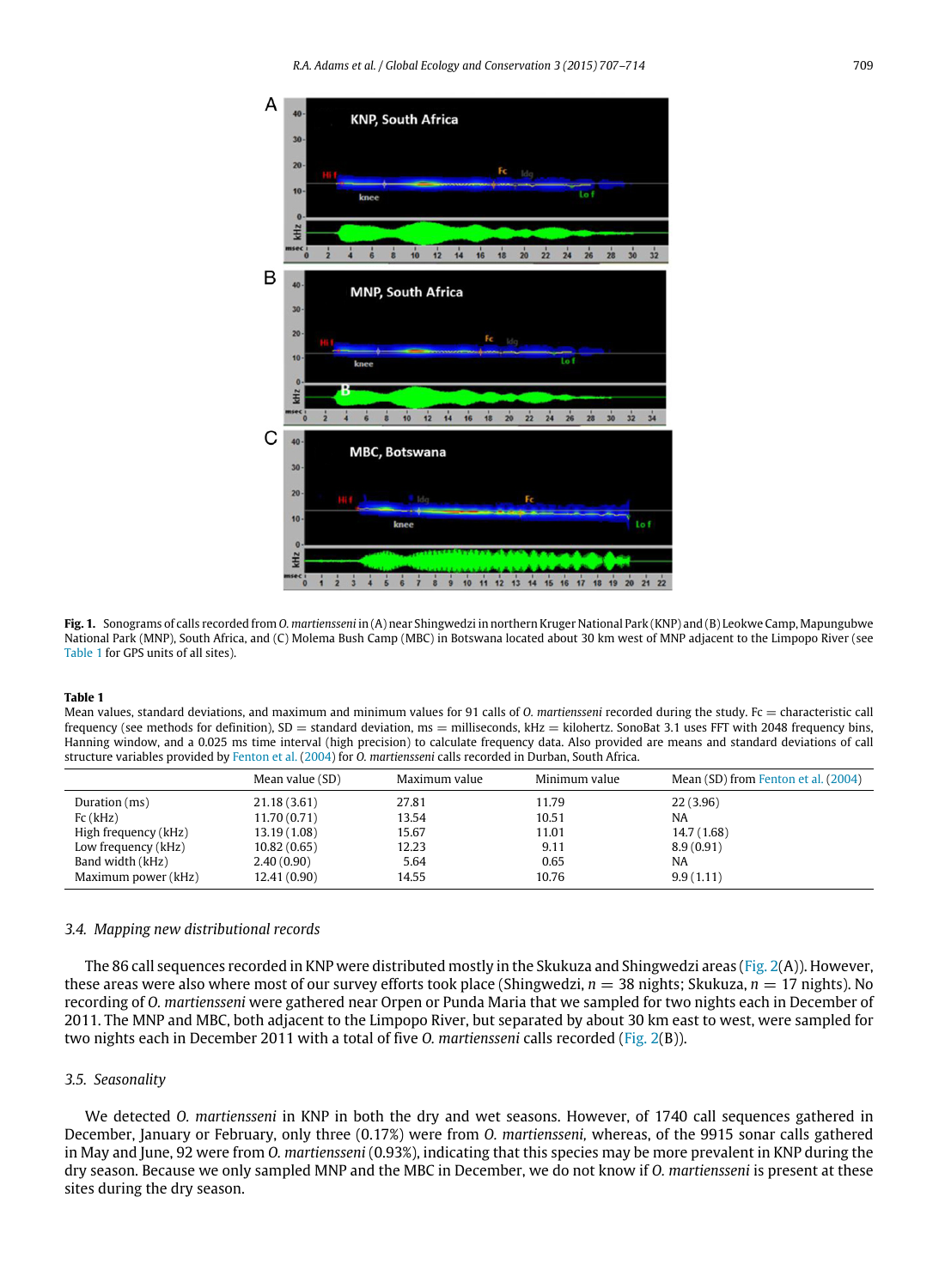#### <span id="page-5-0"></span>**Table 2**

Locality and presence/absence data for all locality points censused for sonar calls in KNP, MNP (South Africa), and MBC (Botswana).

| GPS                                                 | Year sampled | Date sampled | Otomops presence | Number of calls  |
|-----------------------------------------------------|--------------|--------------|------------------|------------------|
| Skukuza area, Kruger National Park, South Africa    |              |              |                  |                  |
| [36] 357933, 723519                                 | 2008         | 25 June      | Yes              | 3                |
| [36] 3357798, 723527                                | 2008         | 26 June      | No               |                  |
| [36] 3358014, 725152                                | 2009         | 31 May       | No               |                  |
| [36] 3358006, 7235145                               | 2009         | 02 June      | No               |                  |
| [36] 3358014, 725152                                | 2009         | 21 June      | No               |                  |
| [36] 3356568, 7236022                               | 2009         | 3 June       | No               |                  |
| [36] 3356664, 7235940                               | 2009         | 20 June      | Yes              | $\mathbf{1}$     |
| [36] 3356568, 7236022                               | 2010         | 21 January   | No               |                  |
| [36] 3355280, 7236358                               | 2009         | 03 June      | No               |                  |
| [36] 3355244, 7236361                               | 2009         | 03 June      | No               |                  |
| [36] 3357142, 7235174                               | 2008         | 28 June      | Yes              | 3                |
| [36] 3357142, 7235174                               | 2008         | 29 June      | Yes              | $\overline{c}$   |
| [36] 3357079, 7235127                               | 2009         | 19 June      | Yes              | $\mathbf{1}$     |
| [36] 3377098, 7235151                               | 2011         | 11 December  | No               |                  |
|                                                     |              |              |                  |                  |
| [36] 3370510, 7239315                               | 2009         | 21 June      | No               |                  |
| [36] 3375446, 7234855                               | 2009         | 21 June      | No               |                  |
| [36] 3378238, 7235255                               | 2009         | 21 June      | No               |                  |
| [36] 3347909, 7221057                               | 2009         | 4 June       | No               |                  |
| [36] 3347902, 7221047                               | 2009         | 18 June      | Yes              | $\mathbf{1}$     |
| [36] 3347866, 720648                                | 2009         | 18 June      | No               |                  |
| $[36]$ 3350086, 7223016                             | 2009         | 17 June      | No               |                  |
| [36] 3349753, 7228826                               | 2009         | 17 June      | No               |                  |
| [36] 3350086, 7223016                               | 2010         | 19 January   | No               |                  |
| [36] 3350086, 7223016                               | 2010         | 20 January   | No               |                  |
| Orpen area, Kruger National Park, South Africa      |              |              |                  |                  |
| [36] 337685, 7293640                                | 2011         | 12 December  | No               |                  |
|                                                     |              |              |                  |                  |
| Shingwedzi area, Kruger National Park, South Africa |              |              |                  |                  |
| [36] 339994, 7443771                                | 2008         | 10 June      | Yes              | $\overline{c}$   |
| [36] <b>339994, 7443771</b>                         | 2008         | 11 June      | Yes              | 3                |
| [36] 339994, 7443771                                | 2008         | 13 June      | Yes              | 5                |
| [36] <b>339994, 7443771</b>                         | 2008         | 15 June      | Yes              | 4                |
| [36] 339994, 7443771                                | 2009         | 8 June       | Yes              | $\mathbf{1}$     |
| [36] 339994, 7443771                                | 2009         | 12 June      | Yes              | $\overline{2}$   |
| [36] 339994, 7443771                                | 2010         | 23 January   | No               |                  |
| 36  <b>339994, 7443771</b>                          | 2010         | 24 January   | Yes              | $\mathbf{1}$     |
| [36] <b>339994, 7443771</b>                         | 2010         | 3 February   | No               |                  |
| [36] <b>339994, 7443771</b>                         | 2010         | 4 February   | Yes              | $\overline{2}$   |
| [36] 328642, 7435764                                | 2009         | 9 June       | No               |                  |
| [36] 341735, 7441912                                | 2009         | 10 June      | No               |                  |
| [36] 338045, 7445252                                | 2008         | 12 June      | No               |                  |
| [36] 338045, 7445252                                | 2008         | 14 June      | No               |                  |
| 36  <b>338045, 7445252</b>                          | 2008         | 20 June      | Yes              | 11               |
| [36] 338045, 7445252                                | 2008         | 21 June      | Yes              | 9                |
| [36] 338045, 7445252                                | 2009         | 24 June      | No               |                  |
| [36] 338045, 7445252                                | 2010         | 24 January   | No               |                  |
| [36] 338045, 7445252                                | 2010         | 25 January   | No               |                  |
| [36] 338045, 7445252                                | 2010         | 26 January   | No               |                  |
| [36] 338045, 7445252                                | 2010         | 3 February   | No               |                  |
| 36  <b>338045, 7445252</b>                          | 2010         | 4 February   | No               |                  |
| [36] 334604, 7444928                                | 2008         | 19 June      | Yes              | $\overline{c}$   |
| [36] 334604, 7444928                                | 2008         | 20 June      | Yes              | 6                |
| [36] <b>334604, 7444928</b>                         | 2008         | 21 June      | Yes              | $\mathbf{1}$     |
| [36] 334604, 7444928                                | 2009         | 12 June      | No               |                  |
| [36] 337947, 7440113                                | 2009         | 13 June      | Yes              | $\mathbf{1}$     |
| [36] 338311, 7440692                                | 2009         | 13 June      | Yes              | $\mathbf{1}$     |
| [36] 339267, 7442687                                | 2008         | 5 June       | No               |                  |
| [36] 339267, 7442687                                | 2008         | 9 June       | Yes              | $\mathbf{1}$     |
| [36] 339267, 7442687                                | 2008         | 22 June      | No               |                  |
| [36] 339267, 7442687                                | 2008         | 28 June      | Yes              | 3                |
| [36] 339267, 7442687                                | 2008         | 29 June      | Yes              | $\boldsymbol{2}$ |
| [36] 339267, 7442687                                | 2009         | 6 June       | Yes              | $\mathbf{1}$     |
| [36] 339267, 7442687                                | 2009         | 11 June      | No               |                  |
| [36] 339267, 7442687                                | 2010         | 6 February   | No               |                  |
| [36] 339267, 7442687                                | 2011         | 13 December  | No               |                  |
| [36] 339813, 7443676                                | 2008         | 4 June       | No               |                  |
|                                                     | 2009         | 7 June       | Yes              | $\boldsymbol{2}$ |
| [36] 339908, 7443584                                |              |              |                  |                  |

*(continued on next page)*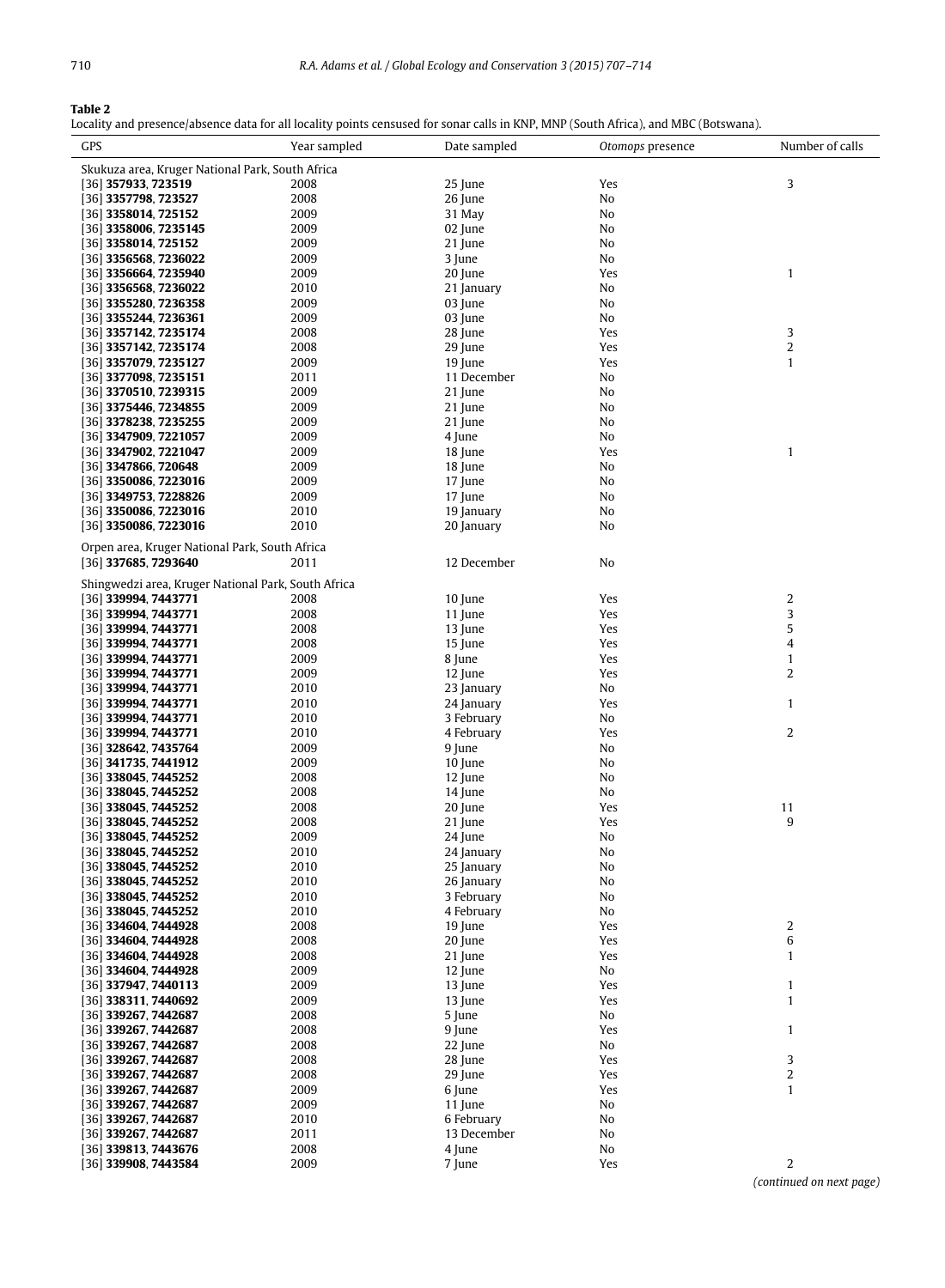Table 2 (*continued*)

| <b>GPS</b>                                               | Year sampled | Date sampled | Otomops presence | Number of calls |  |
|----------------------------------------------------------|--------------|--------------|------------------|-----------------|--|
| [36] 341711, 7441758                                     | 2008         | 16 June      | Yes              | 3               |  |
| [36] 341711, 7441758                                     | 2008         | 17 June      | Yes              | $\mathbf{1}$    |  |
| [36] 341711, 7441758                                     | 2009         | 8 June       | No               |                 |  |
| [36] 341711, 7441758                                     | 2009         | 9 June       | N <sub>0</sub>   |                 |  |
| [36] 341711, 7441758                                     | 2010         | 23 January   | No               |                 |  |
| [36] 341711, 7441758                                     | 2010         | 25 January   | Yes              | $\mathbf{1}$    |  |
| [36] 319135, 7432195                                     | 2008         | 19 June      | No               |                 |  |
| [36] 349753, 7228826                                     | 2009         | 14 June      | Yes              | $\mathbf{1}$    |  |
| [36] 350086, 7230161                                     | 2009         | 14 June      | No               |                 |  |
| [36] 335136, 7451014                                     | 2010         | 28 January   | N <sub>0</sub>   |                 |  |
| [36] 335136, 7451014                                     | 2010         | 30 January   | No               |                 |  |
| [36] 337129, 7445862                                     | 2009         | 15 June      | No               |                 |  |
| Letaba area, Kruger National Park, South Africa          |              |              |                  |                 |  |
| [36] 354941, 7361349                                     | 2010         | 4 February   | No               |                 |  |
| Punda Maria area, Kruger National Park, South Africa     |              |              |                  |                 |  |
| [36] 296265, 7489265                                     | 2010         | 15 December  | No               |                 |  |
| [36] 296281, 7489200                                     | 2010         | 15 December  | No               |                 |  |
| [36] 296239, 7489241                                     | 2010         | 15 December  | No               |                 |  |
| Leokwe Camp area, Mapungubwe National Park, South Africa |              |              |                  |                 |  |
| [35] 743496, 7541094                                     | 2011         | 21 December  | Yes              | $\overline{2}$  |  |
| [35] 743780, 7541148                                     | 2011         | 22 December  | No               |                 |  |
| Molema Bush Camp, Northern Tuli Game Reserve, Botswana   |              |              |                  |                 |  |
| [35] 703666, 7533004                                     | 2011         | 18 December  | No               |                 |  |
| [35] 703604, 7532896                                     | 2011         | 18 December  | Yes              | $\overline{2}$  |  |

<span id="page-6-0"></span>

**Fig. 2.** Maps of sampling area localities. (A) Kruger National Park (KNP), filled circles indicate localities where sonar calls of *O. martiensseni* were recorded, whereas open triangles indicate sampling localities where no calls of *O. martiensseni* occurred. (B) Mapungubwe National Park (MNP, black dot), South Africa and Molema Bush Camp (MBC, blue dot), Botswana, both are areas where *O. martiensseni* was recorded during our survey. (For interpretation of the references to color in this figure legend, the reader is referred to the web version of this article.)

#### **4. Discussion**

In this paper we provide new locality data for extending the range of *O. martiensseni* by approximately 870 km northward from published records of colonies in Durban, South Africa. We also provide the first evidence of this species in Kruger National Park (KNP) and Mapungubwe National Park (MNP), South Africa as well as provide first records of *O. martiensseni* in Botswana at Molema Bush Camp (MBC) adjacent to the Limpopo River. Our first hypothesis that this species would be more widely distributed than previously thought was supported. However, our second hypothesis that this species would be more common in areas where detected was not supported by our data.

Until now, the only records of *O. martiensseni* in South Africa were from buildings in the city of Durban [\(Chubb,](#page-9-5) [1917,](#page-9-5) [Fenton](#page-9-4) [et al.,](#page-9-4) [2002,](#page-9-4) [Fenton](#page-9-0) [et al.,](#page-9-0) [2004\)](#page-9-0) and no records were available for Botswana. We found *O. martiensseni* to be relatively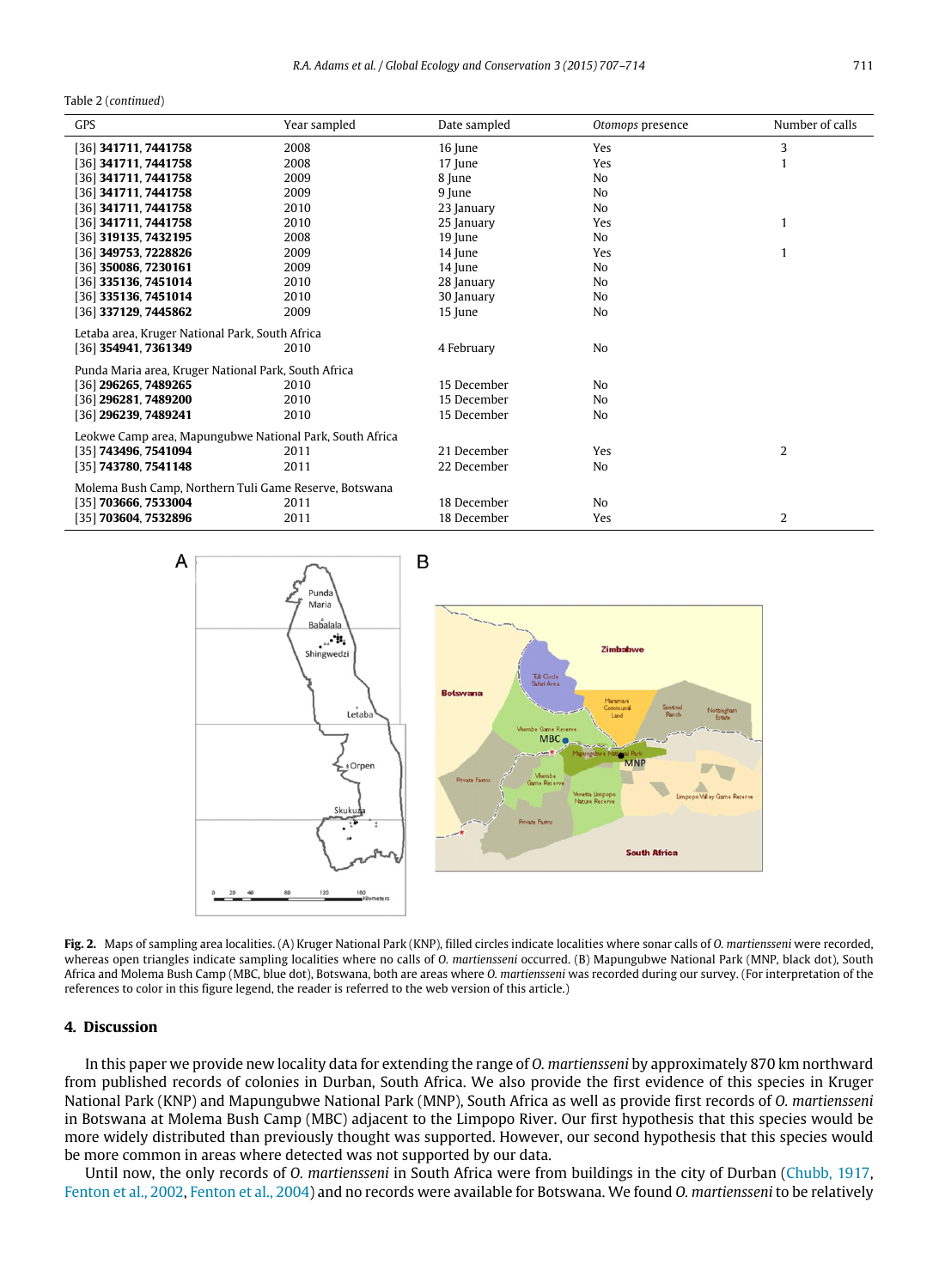<span id="page-7-0"></span>

**Fig. 3.** A. Regional map showing only known previous records of *O. martiensseni* in Durban, South Africa [\(Chubb,](#page-9-5) [1917;](#page-9-5) [Fenton](#page-9-0) [et al.,](#page-9-0) [2004\)](#page-9-0) with the additions of our records (red circles) based upon sonar data from Kruger National Park (KNP), Mapungubwe National Park (MNP), South Africa and Molema Bush Camp (MBC), Botswana. B. Map of Africa (modified from [Fenton](#page-9-4) [et al.,](#page-9-4) [2002\)](#page-9-4) showing previously documented records with the addition of our new records (red dots).  $D =$  the location of sites near Durban, solid black dots designate areas where bats were taken in roosts and solid rectangles indicate where bats were netted (from [Fenton](#page-9-4) [et al.,](#page-9-4) [2002\)](#page-9-4). (For interpretation of the references to color in this figure legend, the reader is referred to the web version of this article.)

rare based on calls gathered from our near-ground level recording stations, but present at many localities in KNP. However, this species accounted for only a very small portion  $\left($  < 1%) of all recorded calls, indicating that it is one of the more rarely observed species in the region. We should point out however that call sequence data can be misleading when used to calculate abundance of any bat species. This is because some species may be predispose to circle an area while foraging causing them to be recorded more than once thereby artificially inflating the number of individuals active in a given area [\(Miller,](#page-9-18) [2001\)](#page-9-18). That being said, we feel that the very limited calls gathered from *O. martiensseni* during our survey does indicate that this species is relatively rare. This is further corroborated by the fact that we only recorded sonar from *O. martiensseni* at 11 of the 32 sites we sampled in KNP where our most extensive surveys took place. In addition, repeated sampling at some of the sites near Skukuza and Shingwedzi in KNP showed similar results in number of calls recorded and none of these were within one minute of each other, a standard suggested by [Miller](#page-9-18) [\(2001\)](#page-9-18).

We anticipate that gaps in distribution of *O. martiensseni* will be filled as more localities are sampled. The occurrence of *O. martiensseni* in MNP and MBC followed the same pattern found in KNP with seemingly only a few individuals present at any given locality. Based on these records we propose a new distribution map for *O. martiensseni* to include our sampling areas [\(Fig. 3\)](#page-7-0).

We also found *O. martiensseni* to be more active in KNP during the dry season than in the wet season and this pattern fits with data suggesting that foraging distances may be longer during the dry season (Kingdon (1974), [Long,](#page-9-19) [1995\)](#page-9-19). In addition, sonar recordings gathered >600 m above the ground [\(Fenton](#page-9-16) [and](#page-9-16) [Griffin,](#page-9-16) [1997\)](#page-9-16) indicates that our estimates of abundance of this species probably are conservative as activity at such altitudes would be outside the recording range of ground-based sonar detectors. For example, [McCracken](#page-9-20) [et al.](#page-9-20) [\(2008\)](#page-9-20) used radio-microphone bat detectors strung from freefloating balloons and helium kites to record Brazilian free-tailed bats (Molossidae: *Tadarida brasiliensis*) foraging 1118 m above the ground. Therefore, we suggest that the use of elevated microphones may be beneficial in determining this species status. Because *O. martiensseni* is listed as a near-threatened species [\(Mickleburge](#page-9-3) [et al.,](#page-9-3) [2004;](#page-9-3) [Monadjem](#page-9-1) [et al.,](#page-9-1) [2010\)](#page-9-1), more data on its distribution and abundance are of critical importance in considering future conservation efforts. Our censusing data from KNP, MNP, and MBC show this species to be more widely distributed than previously noted in South Africa and Botswana, occurring in the largest protected game park (KNP) and also one of the relatively smaller parks (MNP) in South Africa. Although we have yet to locate any roost sites for *O. martiensseni* in our study areas, it seems plausible that the presence of human buildings and other infrastructure would provide roosting opportunities for colonies. On a continental scale [\(Fig. 3\(](#page-7-0)B)) our data bridge the most southern locality for this species in Durban, South Africa with that of the capture of one individual in southwestern Zimbabwe in 1978 at the Sengwa Wildlife Research Area [\(Fenton](#page-9-11) [and](#page-9-11) [Bell,](#page-9-11) [1981\)](#page-9-11). More research is necessary to better understand the natural history of *O. martiensseni* and this species' relationship to human development and other landscape changes throughout sub-Saharan Africa in order to build a comprehensive and effective conservation plan.

#### **Acknowledgments**

We greatly appreciate the opportunity to conduct research in Kruger and Mapungubwe national parks in collaboration with Scientific Research Services. This research was funded by the University of Northern Colorado (RAA #PRR01) and the Research and Professional Development Grants and Biology Department Research Funds from Gettysburg College (JRW). Jennifer Merrill, Elena Rubino, Nicole Quinn and Lauren Schmidt contributed many hours to field work in KNP.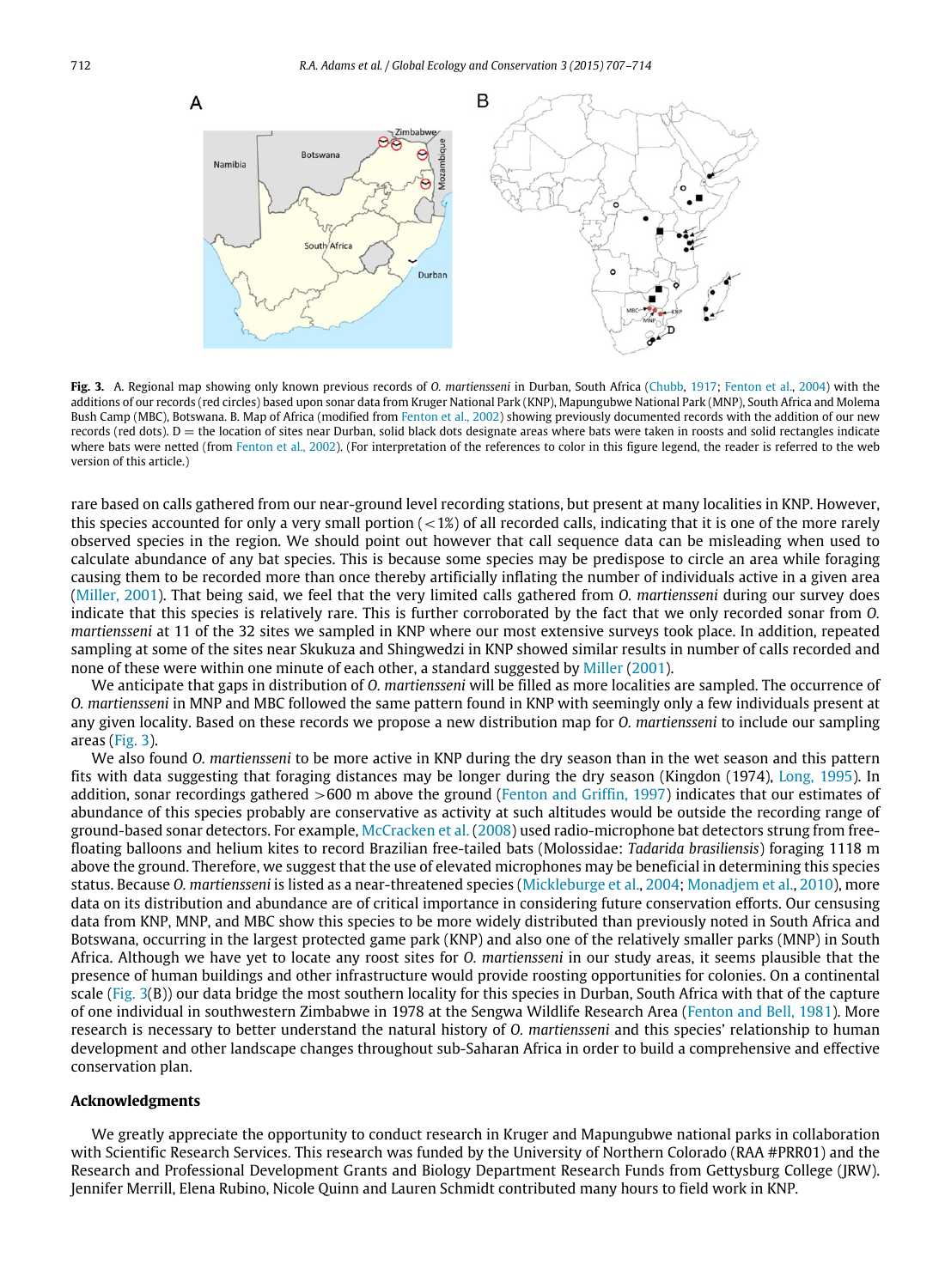#### <span id="page-8-0"></span>**Appendix**

Parameter data for each sonar call recorded for *O. martiensseni* by site. Ms = milliseconds, kHz = kilohertz, Fc = characteristic call frequency (see methods for explanation).

| Duration(ms)                       | Fc(kHz) | High freq. (kHz) | Low freq. (kHz) | Band width (kHz) | Freq. of max. power (kHz) |  |
|------------------------------------|---------|------------------|-----------------|------------------|---------------------------|--|
| Kruger National Park, South Africa |         |                  |                 |                  |                           |  |
| 24.26                              | 10.78   | 11.05            | 10.06           | 1.45             | 11.10                     |  |
| 19.82                              | 11.04   | 12.11            | 10.21           | 1.90             | 11.78                     |  |
| 17.81                              | 13.13   | 14.46            | 11.75           | 2.71             | 13.60                     |  |
| 19.88                              | 11.6    | 12.00            | 10.8            | 1.2              | 12.00                     |  |
| 19.75                              | 11.05   | 12.99            | 10.44           | 2.55             | 11.98                     |  |
| 21.25                              | 11.18   | 13.20            | 9.87            | 3.33             | 11.76                     |  |
| 17.33                              | 11.79   | 13.42            | 10.68           | 2.74             | 12.62                     |  |
| 20.81                              | 10.76   | 12.52            | 10.19           | 2.32             | 11.55                     |  |
| 19.34                              | 11.71   | 13.43            | 11.01           | 2.49             | 12.14                     |  |
| 27.20                              | 11.29   | 13.55            | 10.45           | 3.09             | 11.18                     |  |
| 21.66                              | 10.86   | 11.41            | 9.80            | 1.16             | 10.99                     |  |
| 19.34                              | 11.71   | 13.43            | 11.01           | 2.42             | 12.14                     |  |
| 14.62                              | 12.40   | 15.67            | 11.97           | 3.71             | 12.45                     |  |
| 23.17                              | 10.51   | 11.01            | 9.42            | 1.59             | 10.76                     |  |
| 26.49                              | 11.43   | 13.53            | 10.48           | 3.05             | 11.98                     |  |
| 13.18                              | 11.44   | 12.56            | 10.90           | 1.66             | 12.05                     |  |
| 21.01                              | 11.84   | 13.50            | 10.71           | 2.78             | 12.62                     |  |
| 26.53                              | 12.05   | 13.91            | 11.34           | 2.57             | 12.85                     |  |
| 16.70                              | 11.33   | 11.72            | 11.07           | 0.65             | 11.60                     |  |
| 23.03                              | 11.16   | 12.89            | 10.09           | 2.80             | 11.76                     |  |
| 20.23                              | 11.70   | 13.03            | 11.00           | 2.03             | 12.41                     |  |
| 26.14                              | 10.80   | 13.32            | 9.923           | 3.40             | 11.14                     |  |
| 18.12                              | 13.20   | 14.75            | 11.85           | 2.90             | 14.14                     |  |
| 19.34                              | 11.71   | 13.43            | 11.01           | 2.42             | 12.14                     |  |
| 14.92                              | 11.42   | 12.05            | 11.23           | 0.81             | 11.57                     |  |
| 21.04                              | 10.59   | 11.33            | 10.25           | 1.08             | 11.02                     |  |
| 23.50                              | 10.56   | 11.33            | 10.25           | 2.37             | 11.32                     |  |
| 22.76                              | 10.90   | 12.44            | 9.97            | 2.47             | 11.53                     |  |
| 20.57                              | 12.02   | 13.85            | 10.86           | 2.99             | 12.42                     |  |
| 18.04                              | 13.54   | 14.88            | 10.82           | 4.06             | 14.55                     |  |
| 22.64                              | 11.47   | 11.95            | 10.29           | 1.66             | 11.63                     |  |
| 22.44                              | 11.23   | 13.48            | 10.48           | 3.00             | 11.40                     |  |
| 22.58                              | 10.14   | 13.62            | 9.57            | 4.04             | 10.91                     |  |
| 23.28                              | 11.84   | 13.20            | 11.26           | 1.94             | 12.39                     |  |
| 22.89                              | 11.82   | 13.27            | 11.06           | 2.21             | 13.03                     |  |
| 21.18                              | 12.46   | 13.69            | 11.23           | 2.45             | 13.24                     |  |
| 15.84                              | 12.41   | 14.30            | 11.78           | 2.53             | 13.13                     |  |
| 25.92                              | 12.95   | 13.18            | 11.45           | 1.73             | 12.84                     |  |
| 24.51                              | 10.78   | 11.90            | 10.33           | 1.57             | 11.32                     |  |
| 22.02                              | 10.95   | 12.33            | 10.43           | 1.89             | 11.75                     |  |
| 25.87                              | 11.24   | 12.38            | 10.36           | 2.02             | 11.80                     |  |
| 22.91                              | 11.56   | 12.65            | 10.99           | 1.65             | 12.20                     |  |
| 18.61                              | 11.56   | 12.74            | 11.00           | 1.74             | 12.20                     |  |
| 22.28                              | 11.99   | 12.94            | 11.18           | 1.76             | 12.60                     |  |
| 14.07                              | 11.63   | 12.98            | 11.18           | 1.80             | 12.02                     |  |
| 23.28                              | 11.56   | 13.14            | 10.95           | 2.19             | 12.85                     |  |
| 24.17                              | 12.08   | 13.50            | 11.66           | 1.83             | 12.82                     |  |
| 20.51                              | 11.28   | 13.63            | 10.89           | 2.73             | 12.84                     |  |
| 21.49                              | 12.06   | 13.97            | 10.97           | 3.00             | 13.04                     |  |
| 17.40                              | 12.73   | 14.26            | 12.23           | 2.03             | 13.25                     |  |
| 15.93                              | 12.37   | 14.29            | 10.87           | 3.41             | 13.27                     |  |
| 18.56                              | 12.25   | 14.35            | 10.81           | 3.53             | 12.90                     |  |
| 22.04                              | 11.97   | 14.37            | 11.35           | 3.02             | 13.35                     |  |

(*continued on next page*)